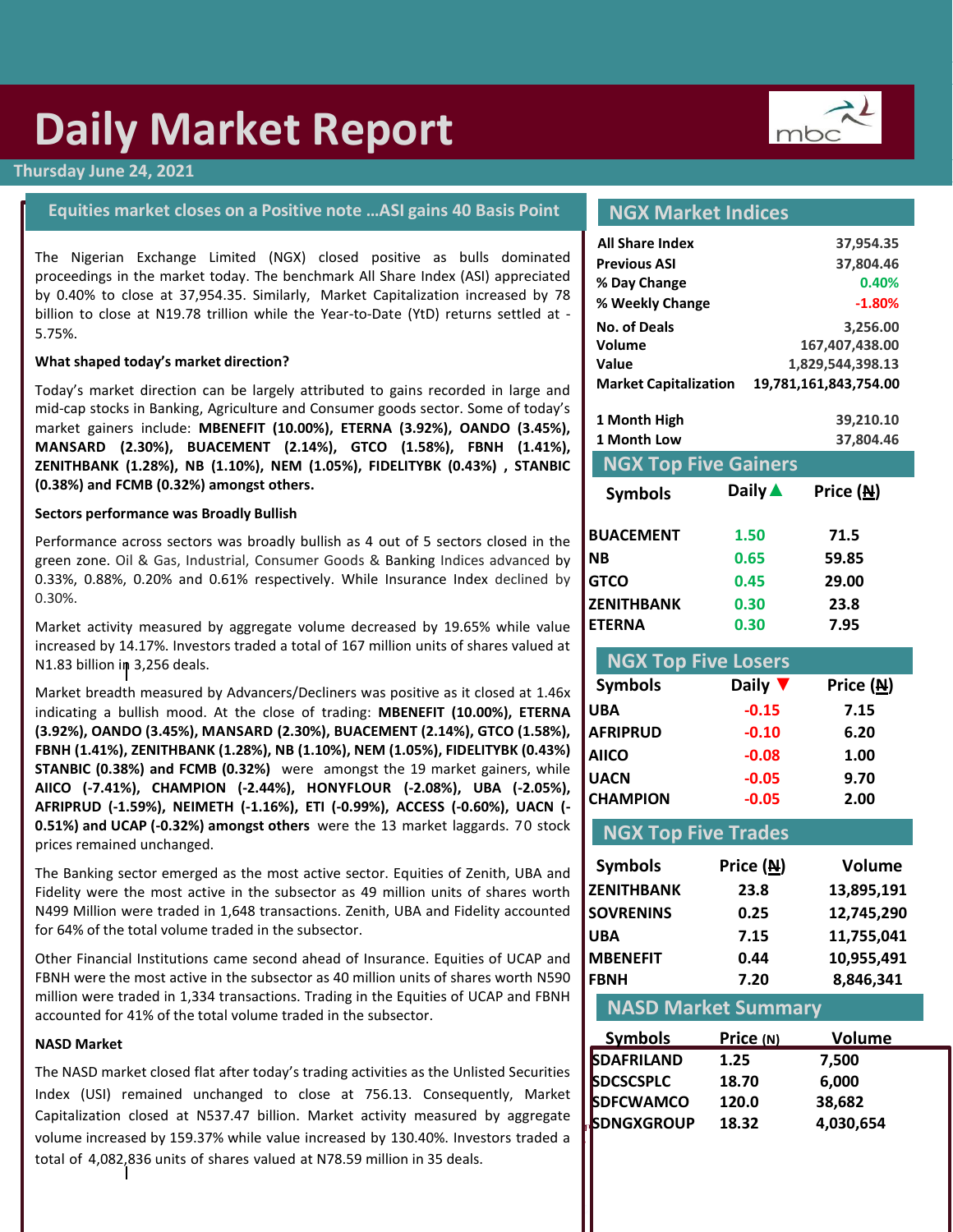

|                                | CBN OFFICIAL RATES AS AT TODAY  |                 |  |
|--------------------------------|---------------------------------|-----------------|--|
| <b>CURRENCY</b>                | <b>BID</b>                      | <b>OFFER</b>    |  |
| <b>US DOLLAR</b>               | 409                             | 410             |  |
| <b>POUNDS</b>                  | 580                             | 581             |  |
| <b>EURO</b>                    | 498                             | 500             |  |
|                                | <b>AUTONOMOUS MARKET (CASH)</b> |                 |  |
| <b>US DOLLAR</b>               | 485                             | 495             |  |
| <b>POUNDS</b>                  | 700                             | 718             |  |
| <b>EURO</b>                    | 580                             | 605             |  |
| <b>GLOI AL MARKET INDICES*</b> |                                 |                 |  |
| <b>MARKET</b>                  | <b>TODAY'S CLOSE</b>            | <b>% CHANGE</b> |  |
| DJIA                           | 33,874.24                       | $-0.21%$        |  |
| <b>S&amp;P 500 Index</b>       | 4,241.84                        | $-0.11%$        |  |
| FTSE 100 Index                 | 7,119.07                        | 0.64%           |  |
| <b>CAC 40 Index</b>            | 6,623.52                        | 1.11%           |  |
|                                | 28,875.23                       | $0.00\%$        |  |
| <b>NIKKEI 225</b>              |                                 |                 |  |

## **CORPORATE DISCLOSURE**

| Company               | Dividend/Share    | <b>Bonus</b> | <b>Closure of Register</b>             | <b>AGM Date</b>                        | <b>Payment Date</b>                      |
|-----------------------|-------------------|--------------|----------------------------------------|----------------------------------------|------------------------------------------|
| <b>MTNN Plc</b>       | N5.90             | Nil          | $5^{\text{th}}$ May, 2021              | $25th$ May, 2021                       | $26^{th}$ May, 2021                      |
| Wapco Plc             | N1.00             | Nil          | $4^{th}$ -7 <sup>th</sup> May, 2021    | $25^{th}$ May, 2021                    | $25th$ May, 2021                         |
| DangCem Plc           | N16.00            | Nil          | 27 <sup>th</sup> April, 2021           | $26^{th}$ May, 2021                    | $27^{th}$ May, 2021                      |
| <b>SAHCO Plc</b>      | NO.165            | Nil          | 7 <sup>th</sup> June, 2021             | $22^{nd}$ June, 2021                   | 22 <sup>nd</sup> June, 2021              |
| Presco Plc            | N <sub>2.00</sub> | Nil          | 7 <sup>th</sup> July, 2021             | $21st$ July, 2021                      | $26th$ July, 2021                        |
| <b>McNichols</b>      | N <sub>0.03</sub> | Nil          | $1st$ July, 2021                       | $29th$ July, 2021                      | $\overline{5}^{\text{th}}$ Aug, 2021     |
| <b>Bua Cement Plc</b> | N2.067            | Nil          | $12^{th}$ -16 <sup>th</sup> July, 2021 | $\overline{22}^{\text{nd}}$ July, 2021 | $\overline{23}$ <sup>rd</sup> July, 2021 |
| <b>NAHCO Plc</b>      | N <sub>0.13</sub> | Nil          | $\overline{14}^{\text{th}}$ July, 2021 | $30th$ July, 2021                      | $30th$ July 2021                         |
| <b>STANBIC PLC</b>    | N3.60             | Nil          | $8^{th}$ -15 <sup>th</sup> April, 2021 | $27^{th}$ May, 2021                    | $28^{th}$ May, 2021                      |

### **CORPORATE NEWS**

 $\mathbf{I}$ 

**NOTE:** The Global market indices are reported at the time of compiling the report and not when the various bourses closed session. The contents of this publication serve as a matter of information only and do not represent an advice to buy or sell stock. MBC Securities Limited does not bear liability for trading<br>actions based on information contained **[infor@mbcgroup.com.ng](mailto:infor@mbcgroup.com.ng)**